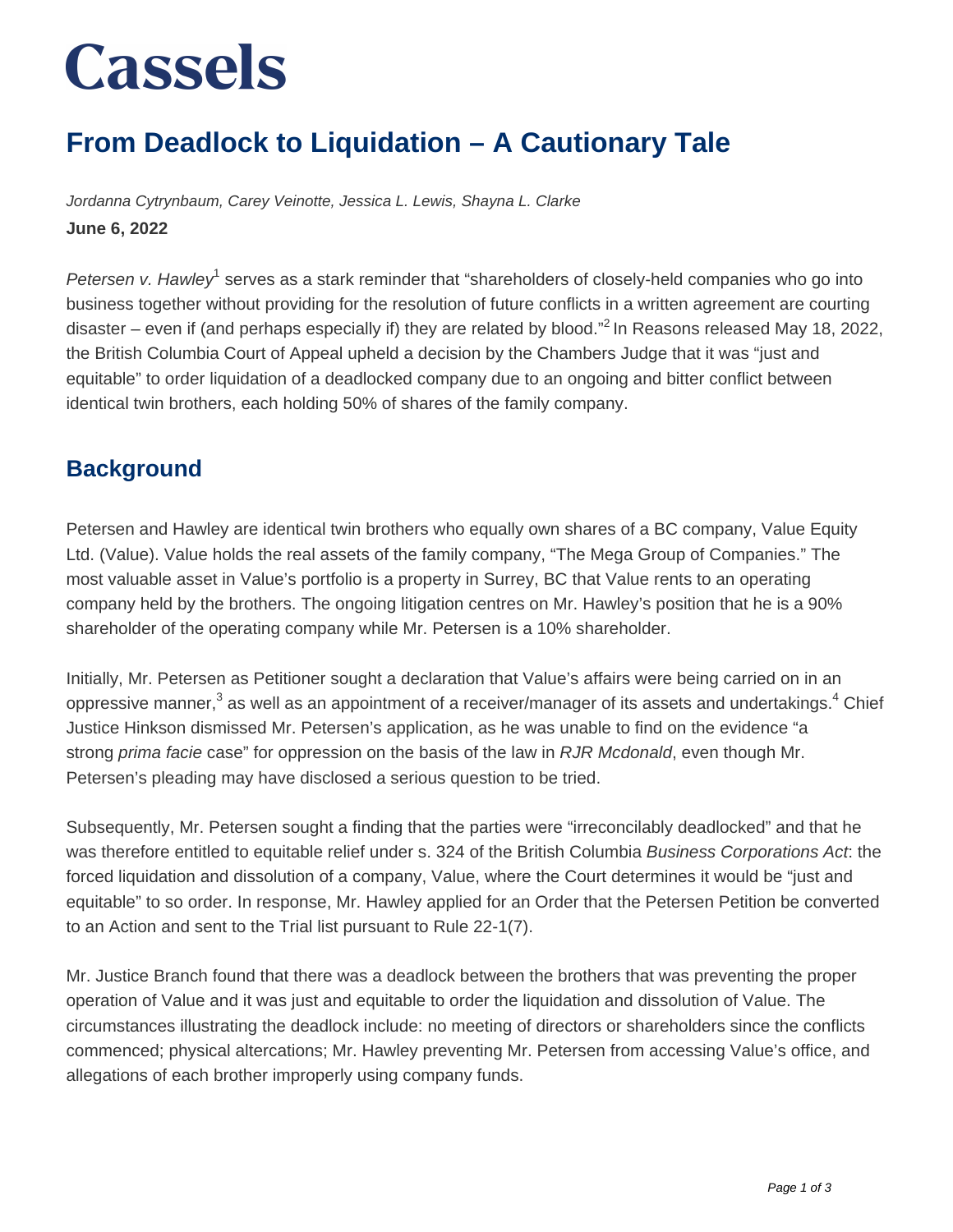## **Cassels**

### **The Appeal**

Mr. Hawley, as Appellant, submitted that the Chambers Judge erred in two ways. First, Mr. Hawley took the position that his brother 'deliberately manufactured' the deadlock, giving rise to a triable issue. In response, the BCCA acknowledged that a party's conduct may well be relevant to the granting of an order under s. 324, but held nonetheless that the Chambers Judge correctly declined to refer Mr. Petersen's Petition to the trial list. Given that Mr. Petersen was proceeding under s. 324, he needed only to show that it would be "just and equitable" to wind up the company.

The appellate court shared the Chambers Judge's view that a full trial would be unlikely to bring the disagreement to an end; however, liquidation would disentangle the two shareholders and resolve the deadlock. The fact that both parties were accused of having 'unclean hands' was largely irrelevant to the resolution of the parties' disagreement.

Second, Mr. Hawley argued that the Chambers Judge erred in failing to consider the parties' reasonable expectations and failing to consider whether a "marginally different alternative" he proposed would be a fair but less drastic means of achieving the same result consistent with the parties' expectations.<sup>5</sup>

However, the Panel held that the Chambers Judge properly considered and construed the parties' expectations; the focus should not be only on the "actual" expectations of a particular shareholder, but on what the parties would reasonably have expected. In a 50/50 split, where there is no shareholders' agreement, it is reasonable to assume that had they been asked at the outset what should happen in the event of a deadlock, the brothers would have responded that the company's assets would be sold and that the company would then be wound-up.

Lastly, Mr. Hawley asserted that the Chambers Judge did not make the least drastic order possible and should have required that Value's Surrey property not be sold until the other assets had been sold. Mr. Hawley suggested that the proceeds from an early partial sale may put himself, or one of his companies, in a position to purchase the remaining properties of Value. However, the BCCA found no error in the Chambers Judge's reasoning that he did not have sufficient evidence to determine the most appropriate sales sequence that would "yield the best outcome." The BCCA preferred to rely on the liquidator's duty to keep an even hand, rather than modify the order of the Chamber's Judge on the basis of a factual assumption he felt was unsafe to make.

#### **Looking Forward**

The decision of the BCCA provides helpful commentary and insights regarding deadlock and when liquidation will be "just and equitable," including: